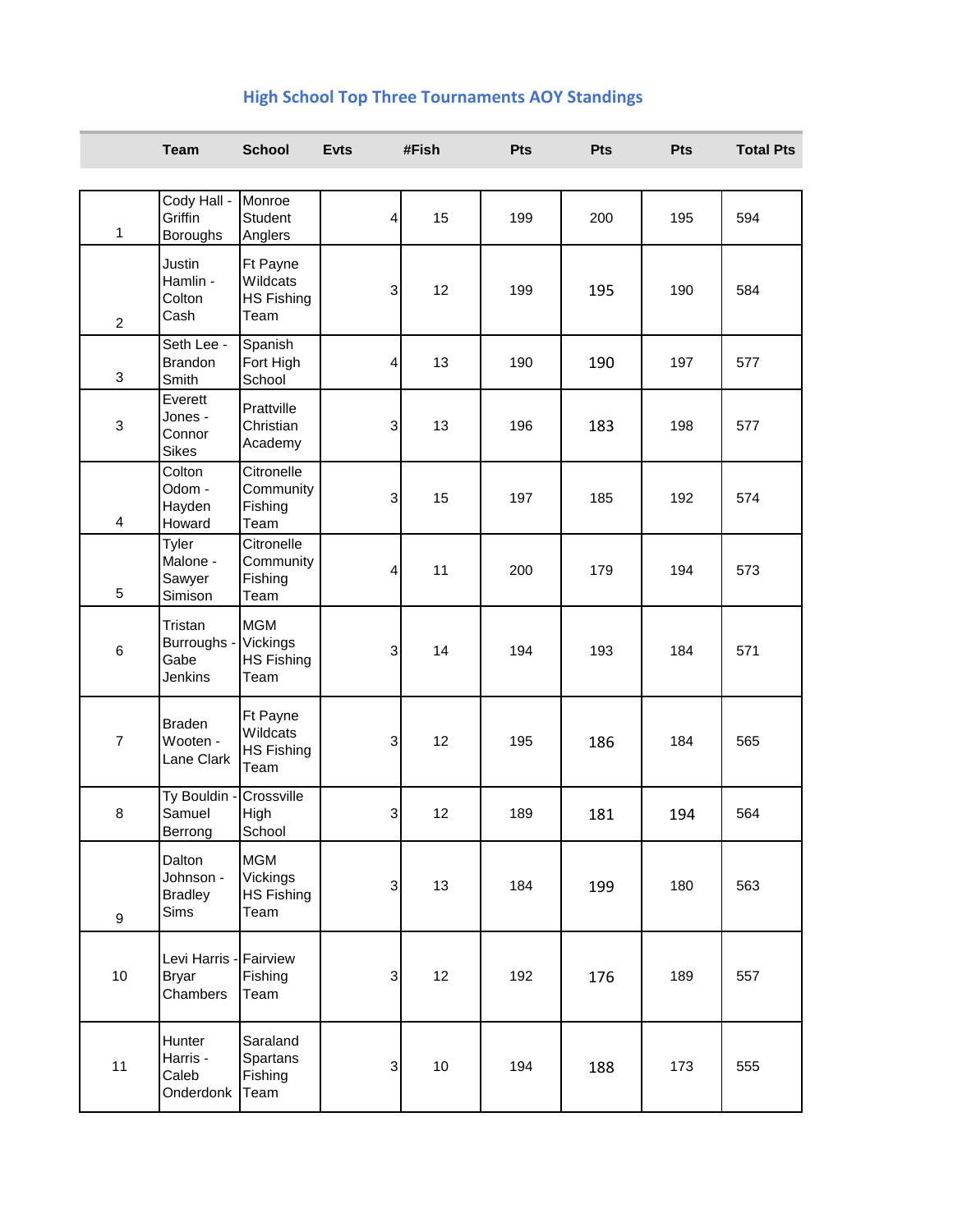| 12 | Colton<br>Beverly -<br>Daniel<br>Blakeney     | <b>MGM</b><br>Vickings<br><b>HS Fishing</b><br>Team | $\ensuremath{\mathsf{3}}$ | 8              | 180 | 187 | 177 | 544 |
|----|-----------------------------------------------|-----------------------------------------------------|---------------------------|----------------|-----|-----|-----|-----|
| 13 | Shawn<br>Powell -<br><b>Austin Reid</b>       | Citronelle<br>Community<br>Fishing<br>Team          | 4                         | 11             | 173 | 196 | 174 | 543 |
| 14 | Dale<br>Thrower -<br>Nathan<br>Strickland     | Satsuma<br>High<br>School                           | 3                         | $\overline{7}$ | 189 | 181 | 170 | 540 |
| 25 | JT Smith -<br>Tyler<br>Chapman                | <b>MGM</b><br>Vickings<br><b>HS Fishing</b><br>Team | $\sqrt{3}$                | 5              | 187 | 174 | 172 | 533 |
| 16 | Colin<br>Humpries -<br>Stephen<br>Ridgeway    | Saraland<br>Spartans<br>Fishing<br>Team             | $\ensuremath{\mathsf{3}}$ | $\overline{7}$ | 175 | 175 | 180 | 530 |
| 17 | Phillip<br>Berryhill -<br>Conner<br>Taylor    | <b>MGM</b><br>Vickings<br><b>HS Fishing</b><br>Team | 3                         | $\overline{7}$ | 176 | 167 | 185 | 528 |
| 18 | Landon<br>Shaddix -<br>Chandler<br>Cook       | Spanish<br>Fort HS<br>Fishing<br>Team               | 3                         | 10             | 50  | 246 | 191 | 487 |
| 19 | Galvin<br>Sigler -<br>Andrew<br>Harrison      | Citronelle<br>Community<br>Fishing<br>Team          | 3                         | $\overline{c}$ | 50  | 182 | 187 | 419 |
| 20 | Gavin<br>Schmitz -<br>Addison<br><b>Sikes</b> | Saraland<br>Spartans<br>Fishing<br>Team             | 3                         | 5              | 192 | 176 | 50  | 418 |
| 21 | Dylan<br>Mullenax -<br>Matthew<br>Baria       | <b>MGM</b><br>Vickings<br><b>HS Fishing</b><br>Team | $\ensuremath{\mathsf{3}}$ | 6              | 195 | 50  | 171 | 416 |
| 22 | Ethan<br>Stringer -<br>Bryce Byrd             | Saraland<br>Spartans<br>Fishing<br>Team             | $\ensuremath{\mathsf{3}}$ | 4              | 191 | 172 | 50  | 413 |
| 23 | Jeffrey<br>Chapman -<br>Jake Ellis            | <b>MGM</b><br>Vickings<br><b>HS Fishing</b><br>Team | 3                         | $\overline{4}$ | 50  | 184 | 176 | 410 |
| 24 | Breanna<br>Lee -<br>Andrew<br>Tart            | <b>MGM</b><br>Vickings<br><b>HS Fishing</b><br>Team | $\ensuremath{\mathsf{3}}$ | 3              | 171 | 50  | 186 | 407 |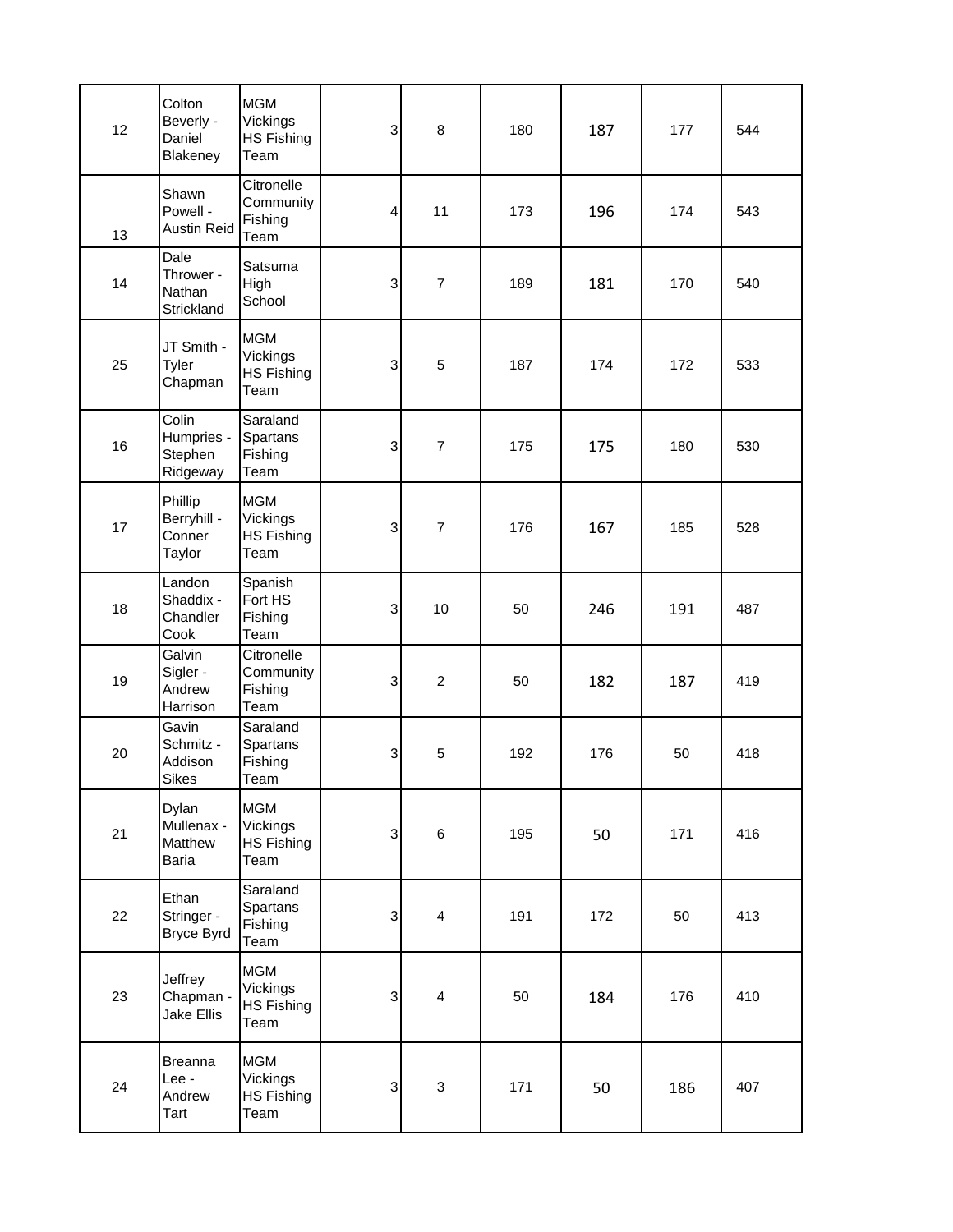| 25 | Camden<br>Rogers -<br>Kyle Jarvis              | <b>MGM</b><br>Vickings<br><b>HS Fishing</b><br>Team                 | 3                         | $\overline{7}$          | 50        | 169 | 181 | 400 |
|----|------------------------------------------------|---------------------------------------------------------------------|---------------------------|-------------------------|-----------|-----|-----|-----|
| 26 | Peyton<br>Harris -<br><b>Braxton</b><br>Hopper | Chelsea<br>Anglers                                                  | $\overline{\mathbf{c}}$   | 10                      | 198       | 200 |     | 398 |
| 27 | Hunter<br>Odom -<br>Landon<br>Weaver           | Satsuma<br>High<br>School<br>Fishing<br>Team                        | 2                         | 10                      | 198       | 198 |     | 396 |
| 28 | Andrew<br>Jones -<br>Carson<br>Underwood       | <b>Hewitt</b><br>Bassin                                             | $\overline{\mathbf{c}}$   | 8                       | 200       | 192 |     | 392 |
| 29 | Colin<br>Mason -<br>Garrett<br>Sullivan        | Citronelle<br>Community<br>Fishing<br>Team                          | 3                         | 10                      | $\pmb{0}$ | 197 | 194 | 391 |
| 30 | Smith<br>McGregor -<br>Dawson<br>Speed         | Oak<br>Mountain<br>High<br>School<br><b>Bass</b><br>Fishing<br>Team | $\overline{\mathbf{c}}$   | $\,8\,$                 | 196       | 191 |     | 387 |
| 31 | Christian<br>Banks -<br>Christian<br>Broughton | <b>Bryant High</b><br>School<br>Fishing<br>Team                     | 2                         | 8                       | 186       | 200 |     | 386 |
| 32 | Dawson<br>Campbell -<br>Ethan Veal             | Sylvania<br>Bass Team                                               | $\overline{\mathbf{c}}$   | $\overline{7}$          | 194       | 189 |     | 383 |
| 32 | <b>Brody</b><br>Robison -<br>Levi Cox          | Sand Rock<br>Wild Cats<br><b>HS Fishing</b><br>Team                 | $\overline{\mathbf{c}}$   | $\boldsymbol{9}$        | 190       | 193 |     | 383 |
| 33 | Mathew<br>Mabry -<br>Jacob<br>Mabry            | <b>Bryant High</b><br>School<br>Fishing<br>Team                     | $\ensuremath{\mathsf{3}}$ | $\overline{\mathbf{4}}$ | $\pmb{0}$ | 186 | 193 | 379 |
| 34 | Daniel<br>Meadows -<br>Parker<br>Price         | Mortimer<br>Jordan<br>Bass Club                                     | $\mathbf 2$               | $\overline{4}$          | 177       | 199 |     | 376 |
| 35 | Mason<br>Pruett -<br>Clint Smith               | Saraland<br>Spartans<br>Fishing<br>Team                             | $\overline{\mathbf{c}}$   | $\overline{7}$          | 183       | 192 |     | 375 |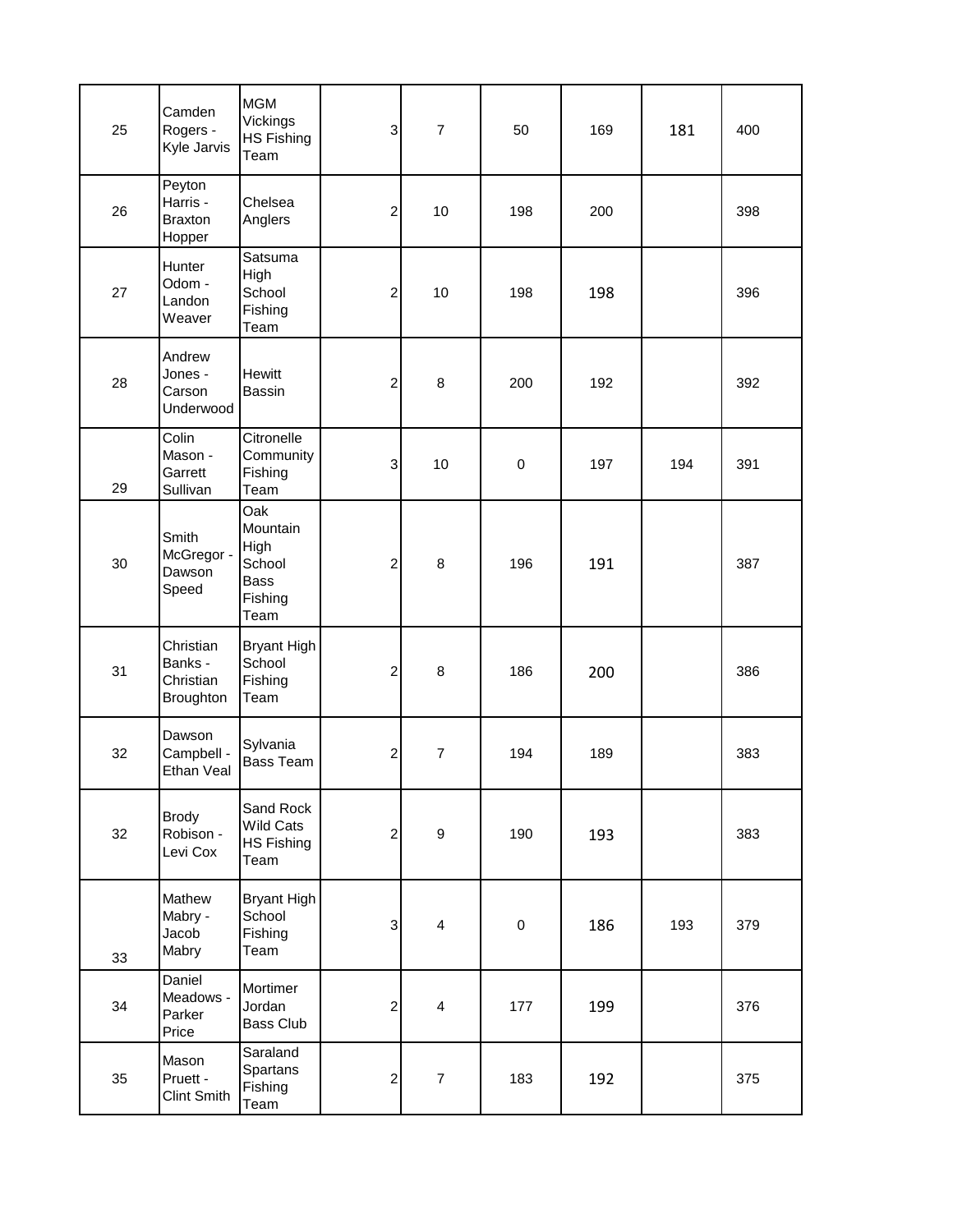| 36    | Laiton Keith Valley<br>- Lance<br><b>Elkins</b>       | Head HS<br>Fishing                                                  | $\overline{a}$            | 10                        | 173 | 198 |    | 371 |
|-------|-------------------------------------------------------|---------------------------------------------------------------------|---------------------------|---------------------------|-----|-----|----|-----|
| 37    | Landen<br>Dixon -<br>Tristan<br><b>Byrd</b>           | Citronelle<br>Community<br>Fishing<br>Team                          | $\overline{c}$            | $\,6$                     | 189 | 175 |    | 364 |
| 38    | Sam<br>Dameron -<br>Ben Ivey                          | Oak<br>Mountain<br>High<br>School<br><b>Bass</b><br>Fishing<br>Team | $\overline{\mathbf{c}}$   | $\,6$                     | 179 | 182 |    | 361 |
| 38    | Dylan<br>Presley -<br>Trace<br>Presley                | <b>Bryant High</b><br>School<br>Fishing<br>Team                     | $\overline{c}$            | $\ensuremath{\mathsf{3}}$ | 178 | 183 |    | 361 |
| 39    | Hunter<br>Baldwin -<br><b>Brett</b><br><b>Battles</b> | Albertville<br>High<br>School<br>Fishing                            | $\overline{c}$            | $\,6$                     | 198 | 162 |    | 360 |
| 39    | Cashton<br>Studdard -<br><b>Brak Baird</b>            | Sylvania<br><b>Bass</b><br>Fishing<br>Team                          | $\overline{c}$            | $\overline{7}$            | 172 | 188 |    | 360 |
| 40    | Drew<br>Shankles -<br>Reece<br>Knight                 | Albertville<br>High<br>School<br>Fishing                            | $\mathbf 2$               | 8                         | 191 | 164 |    | 355 |
| 41    | Dustin<br>Hilburn -<br>Tommy<br><b>Bouler</b>         | <b>Bryant High</b><br>School<br>Fishing<br>Team                     | $\overline{c}$            | $\mathfrak{S}$            | 177 | 177 |    | 354 |
| 42    | Benjamin<br>Graves -<br>Landon<br><b>Shotts</b>       | <b>Hewitt</b><br>Bassin                                             | $\mathbf{2}$              | $\mathbf 5$               | 170 | 178 |    | 348 |
| 43044 | John Tipp -<br>Pierce Tipp                            | <b>Bryant High</b><br>School<br>Fishing<br>Team                     | $\mathbf 2$               | $\overline{c}$            | 167 | 173 |    | 340 |
| 45    | Nicholas<br>Foster -<br>Aiden<br>Smith                | Spring<br>Valley<br>Anglers                                         | $\overline{c}$            | $\overline{4}$            | 172 | 166 |    | 338 |
| 46    | Dalton<br>McKenzie -<br>Aaron<br>Thornburg            | <b>MGM</b><br>Vickings<br><b>HS Fishing</b><br>Team                 | $\ensuremath{\mathsf{3}}$ | $\mathbf 5$               | 194 | 50  | 50 | 294 |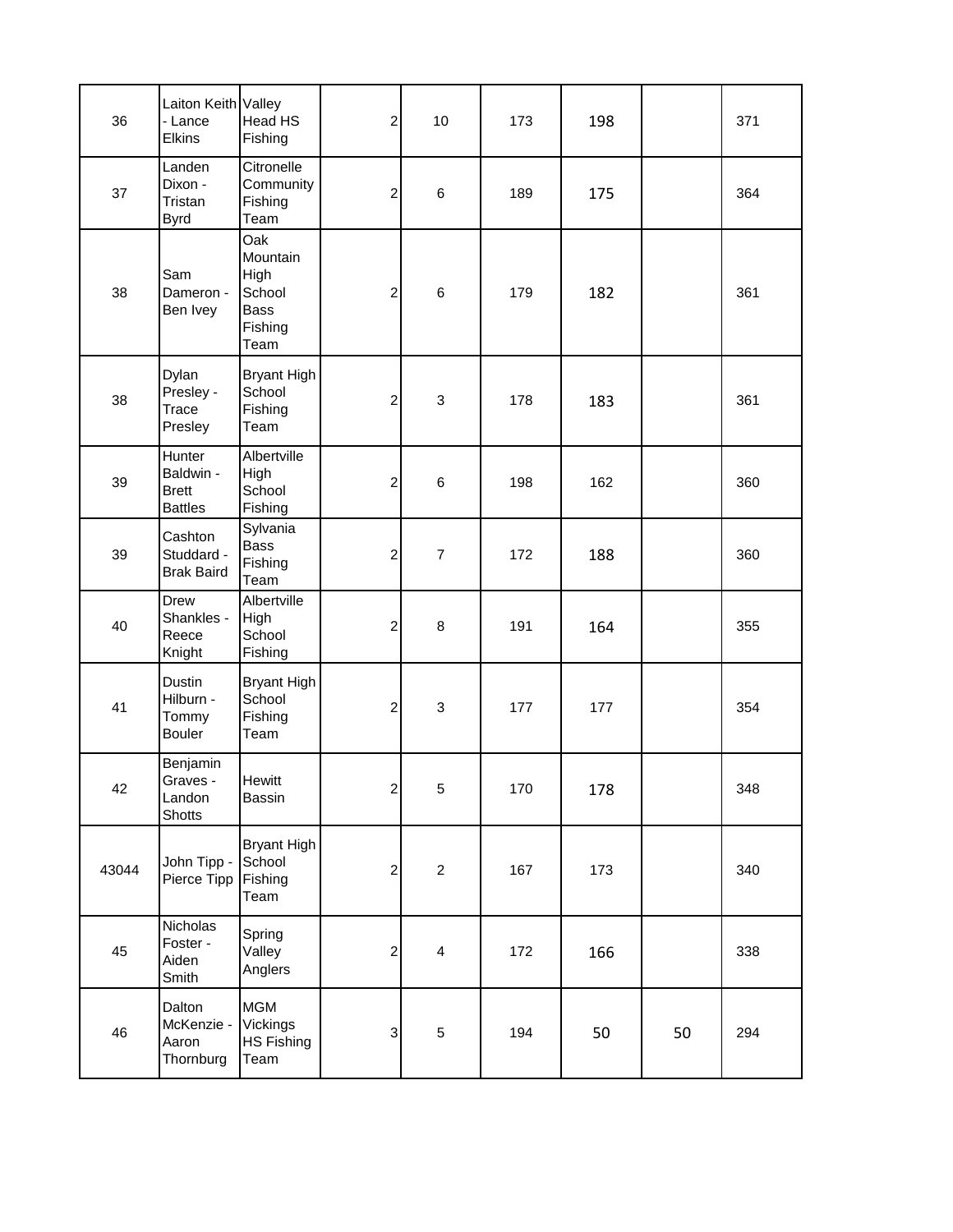| 47    | Jacob Ross Satsuma<br>- Jackson<br>Andrews   | High<br>School                                                      | $\ensuremath{\mathsf{3}}$ | $\overline{4}$ | 50  | 187 | 50 | 287 |
|-------|----------------------------------------------|---------------------------------------------------------------------|---------------------------|----------------|-----|-----|----|-----|
| 48    | Logan<br>Driskell -<br>Carson<br>English     | <b>Bryant High</b><br>School<br>Fishing<br>Team                     | 2                         | $\sqrt{5}$     | 198 | 50  |    | 248 |
| 49    | Trent<br>Gilmore -<br>Evan<br>Denenberg      | Oak<br>Mountain<br>High<br>School<br><b>Bass</b><br>Fishing<br>Team | $\overline{\mathbf{c}}$   | 5              | 185 | 50  |    | 235 |
| 50    | <b>Stevie</b><br>Smith - Joe<br>Hall         | Alma<br>Bryant High<br>School<br>Fishing<br>Team                    | $\overline{\mathbf{c}}$   | $\overline{c}$ | 50  | 183 |    | 233 |
| 51    | Nicholas<br>Foster -<br>Ben<br>Noreager      | Spring<br>Valley<br>Anglers                                         | $\overline{\mathbf{c}}$   | $\mathbf{1}$   | 50  | 170 |    | 220 |
| 52    | Allison<br>Bryars -<br>Owen<br>Crawford      | Saraland<br>Spartans<br>Fishing<br>Team                             | $\overline{\mathbf{c}}$   | 1              | 168 | 50  |    | 218 |
| 53    | Jackson<br>Isbell -<br>Dalton<br>Isbell      | Moody<br>Fishing<br>Team                                            | 1                         | $\overline{5}$ | 199 |     |    | 199 |
| 54    | Austin<br>Wallace -<br>Walker<br>Price       | Moody<br>Fishing<br>Team                                            | 1                         | $\sqrt{5}$     | 198 |     |    | 198 |
| 55    | Hunter<br>Drake -<br>Lane Prine              | Alma<br><b>Bryant High</b><br>School<br>Fishing<br>Team             | 1                         | $\sqrt{5}$     | 195 |     |    | 195 |
| $\,6$ | Jack<br>Alexander -<br>Colledge<br>Elliot    | Mountain<br><b>Brook</b>                                            | 1                         | $\sqrt{5}$     | 191 |     |    | 191 |
| 57    | Crews<br>Revere -<br><b>Bryson</b><br>Revere | Spanish<br>Fort High<br>School                                      | 1                         | $\sqrt{3}$     | 190 |     |    | 190 |
| 58    | Hudson<br>Tinnell -<br>Kolby<br>Harris       | Helena<br>Bass Club                                                 | 1                         | $\sqrt{5}$     | 188 |     |    | 188 |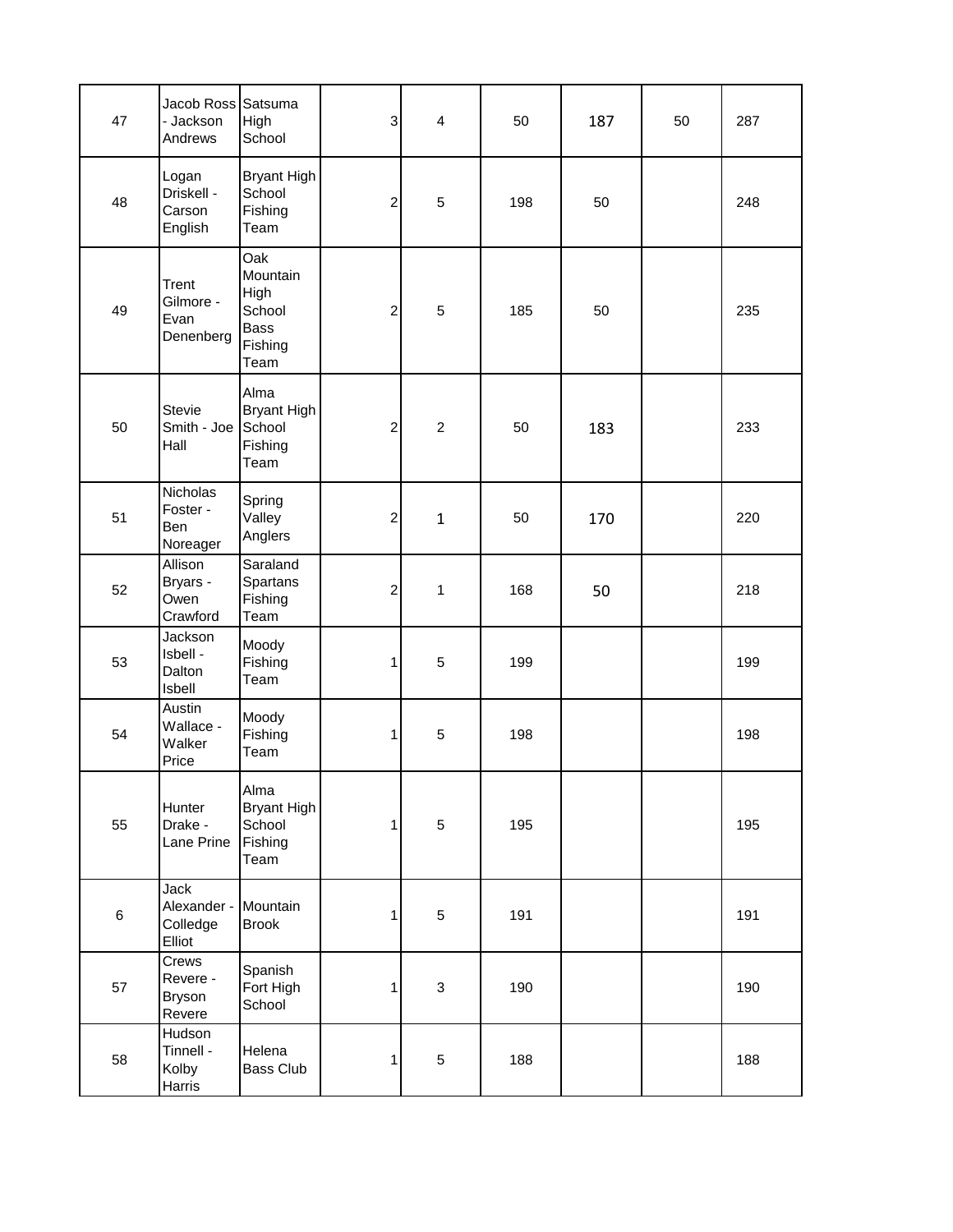| 58 | Matthew<br>Cole -<br>Dylan<br>Moran                  | <b>MGM</b><br>Vickings<br><b>HS Fishing</b><br>Team                 | 1            | $\ensuremath{\mathsf{3}}$ | 188 |  | 188 |
|----|------------------------------------------------------|---------------------------------------------------------------------|--------------|---------------------------|-----|--|-----|
| 58 | Riley<br>Johnson -<br>Josey<br>Sargent               | Sylvania<br>Bass Team                                               | 1            | $\overline{2}$            | 188 |  | 188 |
| 59 | Rylan<br>Parker -<br>Michael<br>Strickland           | <b>MGM</b><br>Vickings<br><b>HS Fishing</b><br>Team                 | 1            | $\overline{2}$            | 186 |  | 186 |
| 60 | Waylon<br>Bowden -<br>Jack<br>Bowden                 | Saraland<br>Spartans<br>Fishing<br>Team                             | 1            | $\overline{c}$            | 183 |  | 183 |
| 61 | <b>Brandon</b><br>Berry -<br>Hunter<br><b>Bright</b> | Helena<br><b>Bass Club</b>                                          | 1            | 5                         | 182 |  | 182 |
| 62 | Damian<br>Miller -<br>LeAnna<br><b>Brock</b>         | Citronelle<br>Community<br>Fishing<br>Team                          | 1            | 1                         | 181 |  | 181 |
| 62 | Crews<br>Revere -<br>Caleb<br>Hayles                 | Spanish<br>Fort HS<br>Fishing<br>Team                               | 1            | $\overline{c}$            | 181 |  | 181 |
| 63 | Greyson<br>Kennemur -<br><b>Brendin</b><br>Simich    | Oak<br>Mountain<br>High<br>School<br><b>Bass</b><br>Fishing<br>Team | 1            | $\sqrt{5}$                | 178 |  | 178 |
| 63 | Xander<br>Woody -<br>Gabe<br>Reynolds                | Saraland<br>Spartans<br>Fishing<br>Team                             | $\mathbf{1}$ | 1                         | 178 |  | 178 |
| 64 | Preston<br>Freeman -<br>Dalton<br><b>Bryant</b>      | <b>MGM</b><br>Vickings<br><b>HS Fishing</b><br>Team                 | 1            | $\mathbf{1}$              | 175 |  | 175 |
| 65 | Preston<br>Freeman -<br><b>Ethan Mills</b>           | <b>MGM</b><br>Vickings<br><b>HS Fishing</b><br>Team                 | 1            | $\mathbf{1}$              | 171 |  | 171 |
| 66 | Gabe<br>Goldman -<br>Averett<br>Hines                | Monroe<br>Student<br>Anglers                                        | 1            | $\mathbf{1}$              | 169 |  | 169 |
| 67 | Alex Perry -<br>Observer                             | Helena<br>Bass Club                                                 | 1            | $\sqrt{5}$                | 168 |  | 168 |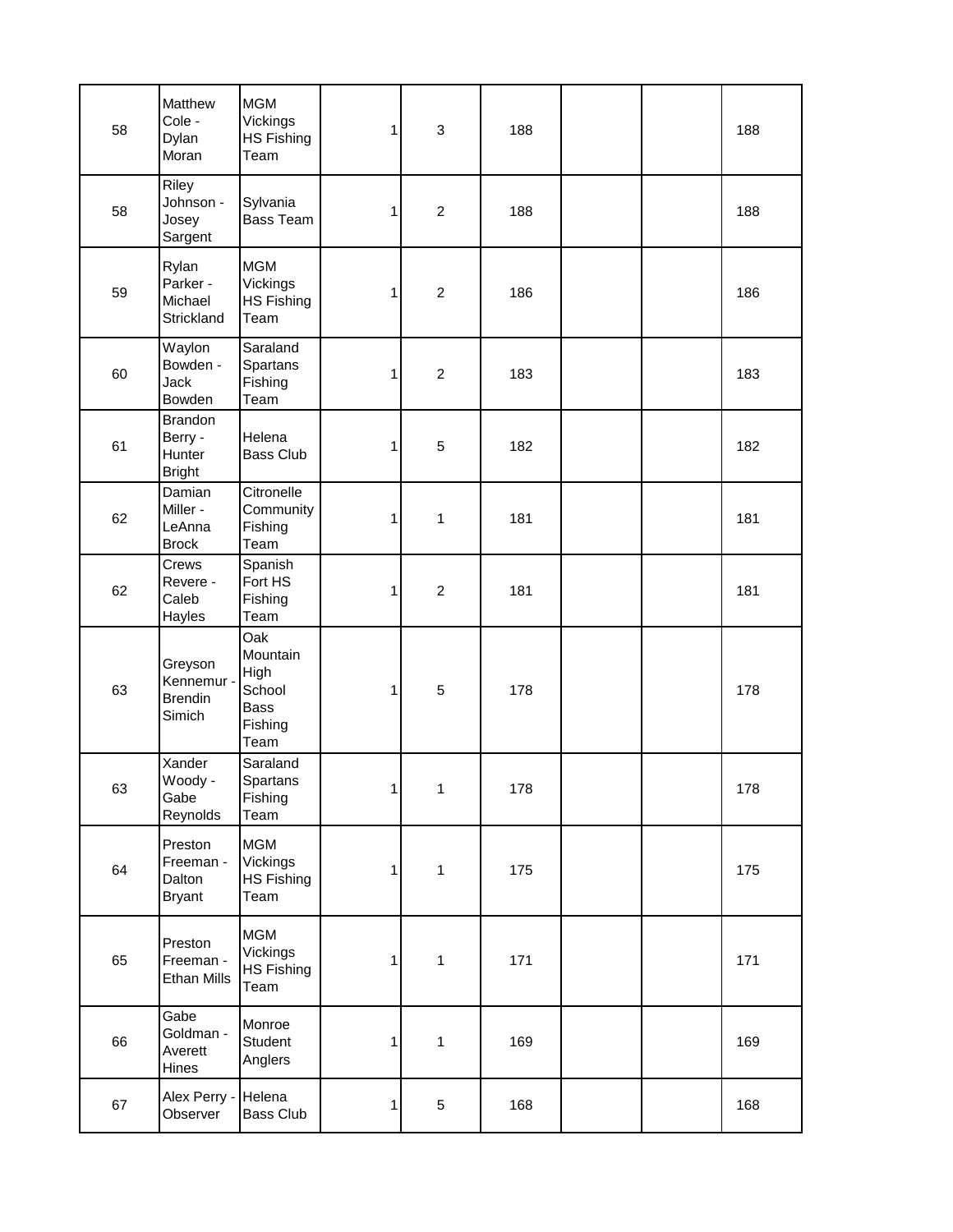| 68   | Evan<br>Haney -<br>Riley<br>Johnson              | Sylvania<br>Bass<br>Fishing<br>Team                     | $\mathbf{1}$            | 3                       | 165 |    | 165 |  |
|------|--------------------------------------------------|---------------------------------------------------------|-------------------------|-------------------------|-----|----|-----|--|
| 69   | Matt<br>Antkowiak - Hewitt<br>Coltyn<br>Smith    | Bassin                                                  | $\mathbf{1}$            | $\overline{\mathbf{4}}$ | 163 |    | 163 |  |
| 70   | Hunter<br>Eldridge -<br>Bailey<br>Gazzier        | Bryant High<br>School<br>Fishing<br>Team                | $\overline{\mathbf{c}}$ |                         | 50  | 50 | 100 |  |
| 70   | Jordan<br>Witheringto<br>n - Andrew<br>Williams  | Monroe<br>Student<br>Anglers                            | $\overline{\mathbf{c}}$ |                         | 50  | 50 | 100 |  |
| 70   | C T<br>Englebert -<br>Kline Smith                | Saraland<br>Spartans<br>Fishing<br>Team                 | $\overline{\mathbf{c}}$ |                         | 50  | 50 | 100 |  |
| 70   | <b>Bret</b><br>Warren -<br>Mason<br>Waltman      | <b>MGM</b><br>Vickings<br><b>HS Fishing</b><br>Team     | $\overline{\mathbf{c}}$ |                         | 50  | 50 | 100 |  |
| 70   | Jordynne<br>Williams -<br>Preston<br>Williams    | Alma<br><b>Bryant High</b><br>School<br>Fishing<br>Team | $\overline{c}$          |                         | 50  | 50 | 100 |  |
| 70   | Mason<br>Christopher<br>- Chance<br>Madaris      | <b>MGM</b><br>Vickings<br>HS<br>Fishing<br>Team         | $\overline{\mathbf{c}}$ |                         | 50  | 50 | 100 |  |
| 70   | Peter Elie -<br>Victor<br>Dillon                 | Spring<br>Valley<br>Anglers                             | $\overline{c}$          |                         | 50  | 50 | 100 |  |
| 70   | Sam Kinght<br>- Nathan<br>Smith                  | Cornersto<br>ne<br>Fishing<br>Team                      | $\overline{\mathbf{c}}$ |                         | 50  | 50 | 100 |  |
| 71   | Chance<br>Madaris -<br>Mason<br>Christopher Team | <b>MGM</b><br>Vickings<br><b>HS Fishing</b>             | 1                       |                         | 50  |    | 50  |  |
| $71$ | Eli Jenkins<br>Nathan<br>Holderfield             | <b>MGM</b><br>Vickings<br><b>HS Fishing</b><br>Team     | 1                       |                         | 50  |    | 50  |  |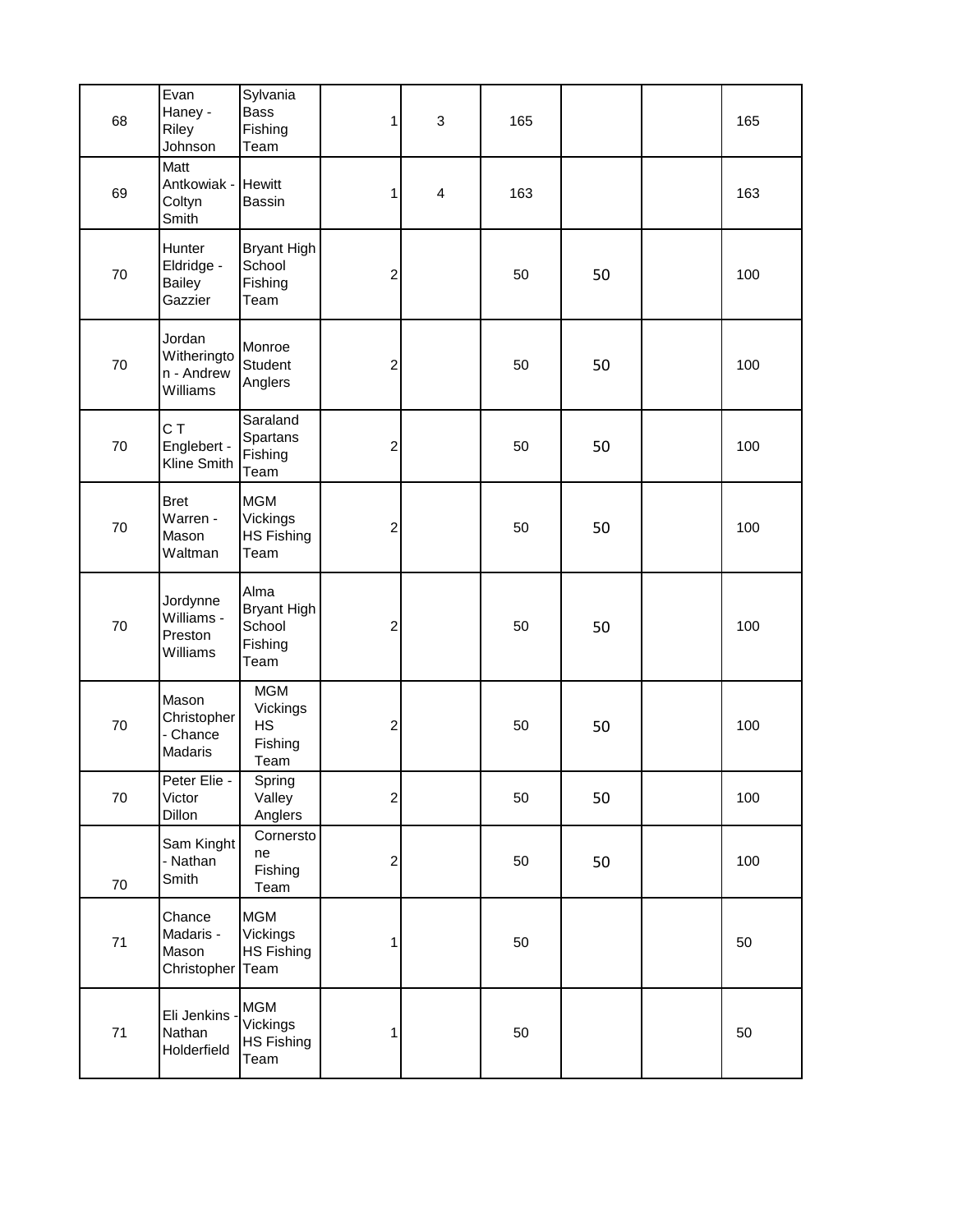| 71 | Aaron<br>Thornburg -<br>Dalton<br>McKenzie       | <b>MGM</b><br>Vickings<br>HS Fishing<br>Team        | 1 | 50 |  | 50 |
|----|--------------------------------------------------|-----------------------------------------------------|---|----|--|----|
| 71 | Trent<br>Shepherd -<br>Harley<br>Shehee          | <b>MGM</b><br>Vickings<br><b>HS Fishing</b><br>Team | 1 | 50 |  | 50 |
| 71 | Cameron<br>Moody -<br>Chase<br>Waltman           | <b>MGM</b><br>Vickings<br><b>HS Fishing</b><br>Team | 1 | 50 |  | 50 |
| 71 | Crews<br>Revere -<br>Kaleb<br>Saucier            | Spanish<br>Fort High<br>School                      | 1 | 50 |  | 50 |
| 71 | Carson<br>Warren -<br>Cody<br>Wilson             | Satsuma<br>High<br>School                           | 1 | 50 |  | 50 |
| 71 | Zane<br>Brannan -<br>Azaan<br><b>Bhatti</b>      | Citronelle<br>Community<br>Fishing<br>Team          | 1 | 50 |  | 50 |
| 71 | Caleb<br>Sanford -<br>Ty<br>Crawford             | Bryant High<br>School<br>Fishing<br>Team            | 1 | 50 |  | 50 |
| 71 | Nolan Lee -<br>Hayden<br>Roberts                 | <b>Bryant High</b><br>School<br>Fishing<br>Team     | 1 | 50 |  | 50 |
| 71 | Gavin<br>Moorman -<br>Grant<br>Whitehurst        | <b>Bryant High</b><br>School<br>Fishing<br>Team     | 1 | 50 |  | 50 |
| 71 | <b>Trinity</b><br>McDonald -<br>Hank<br>Ackerman | Monroe<br>Student<br>Anglers                        | 1 | 50 |  | 50 |
| 71 | Gabe<br>Reynolds -<br>Xander<br>Woody            | Saraland<br>Spartans<br>Fishing<br>Team             | 1 | 50 |  | 50 |
| 71 | Hunter Hill -<br>Clayton<br>Wilks                | Sylvania<br>Bass Team                               | 1 | 50 |  | 50 |
| 71 | Spencer<br>Solomon -<br>Austin<br>McLendon       | Saraland<br>Spartans<br>Fishing<br>Team             | 1 | 50 |  | 50 |